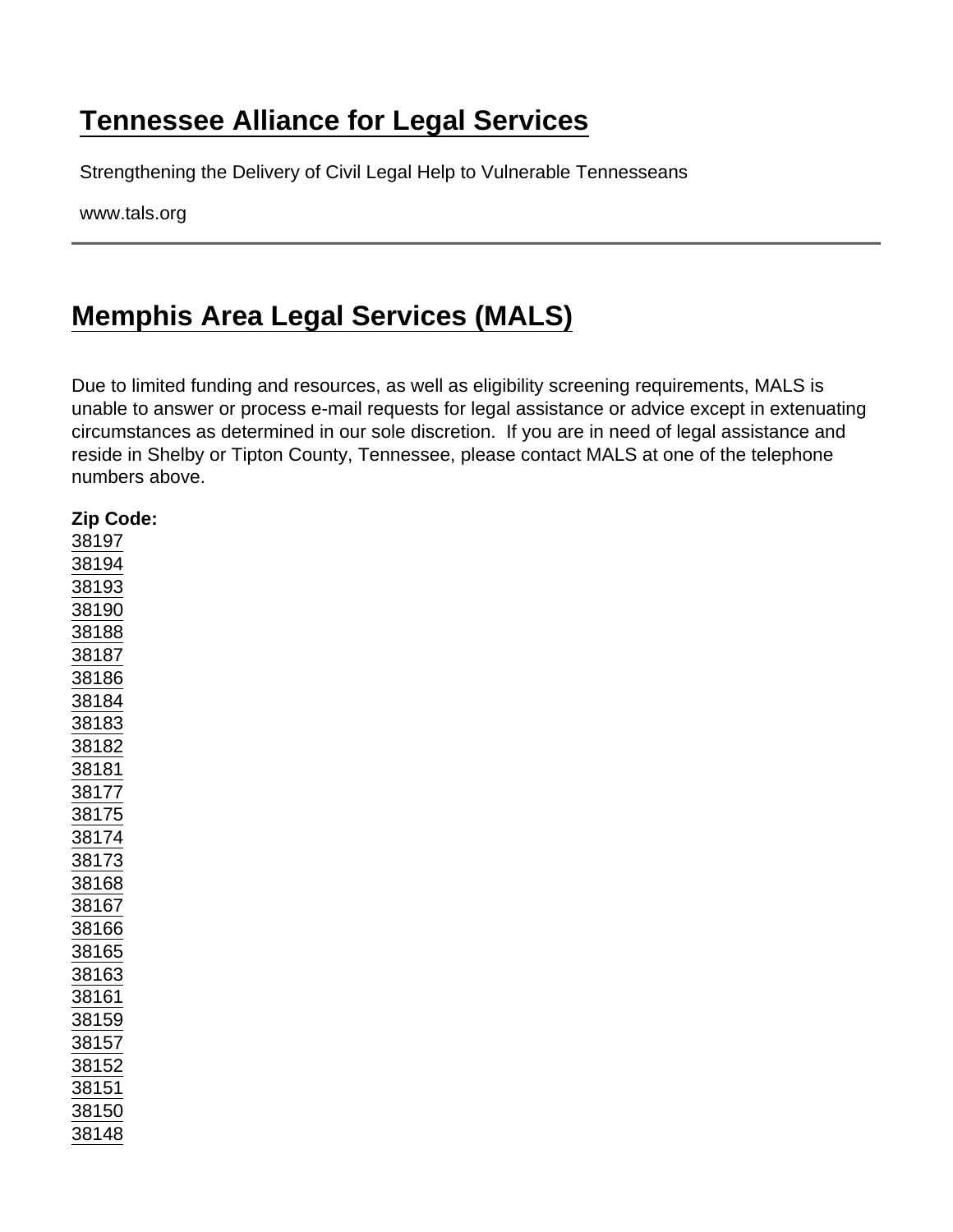| $\frac{38147}{38145} \underline{38144} \underline{38144} \underline{38144} \underline{38144} \underline{38138} \underline{38138} \underline{38138} \underline{38138} \underline{38133} \underline{38133} \underline{38133} \underline{38132} \underline{38132} \underline{38132} \underline{38128} \underline{38122} \underline{38122} \underline{38122} \underline{38122} \underline{38122} \underline{38122} \underline{38122} \underline{3812$ |  |
|---------------------------------------------------------------------------------------------------------------------------------------------------------------------------------------------------------------------------------------------------------------------------------------------------------------------------------------------------------------------------------------------------------------------------------------------------|--|
| 38109                                                                                                                                                                                                                                                                                                                                                                                                                                             |  |
| 38108                                                                                                                                                                                                                                                                                                                                                                                                                                             |  |
|                                                                                                                                                                                                                                                                                                                                                                                                                                                   |  |
| 38107                                                                                                                                                                                                                                                                                                                                                                                                                                             |  |
|                                                                                                                                                                                                                                                                                                                                                                                                                                                   |  |
| <u>88106</u>                                                                                                                                                                                                                                                                                                                                                                                                                                      |  |
|                                                                                                                                                                                                                                                                                                                                                                                                                                                   |  |
| 38105                                                                                                                                                                                                                                                                                                                                                                                                                                             |  |
| <u>38104</u>                                                                                                                                                                                                                                                                                                                                                                                                                                      |  |
|                                                                                                                                                                                                                                                                                                                                                                                                                                                   |  |
| 38103                                                                                                                                                                                                                                                                                                                                                                                                                                             |  |
| 38101                                                                                                                                                                                                                                                                                                                                                                                                                                             |  |
|                                                                                                                                                                                                                                                                                                                                                                                                                                                   |  |
| 38088                                                                                                                                                                                                                                                                                                                                                                                                                                             |  |
|                                                                                                                                                                                                                                                                                                                                                                                                                                                   |  |
| 38083                                                                                                                                                                                                                                                                                                                                                                                                                                             |  |
| 38071                                                                                                                                                                                                                                                                                                                                                                                                                                             |  |
|                                                                                                                                                                                                                                                                                                                                                                                                                                                   |  |
| 38058                                                                                                                                                                                                                                                                                                                                                                                                                                             |  |
|                                                                                                                                                                                                                                                                                                                                                                                                                                                   |  |
| 38055                                                                                                                                                                                                                                                                                                                                                                                                                                             |  |
| 38054                                                                                                                                                                                                                                                                                                                                                                                                                                             |  |
|                                                                                                                                                                                                                                                                                                                                                                                                                                                   |  |
| 38053<br>38049                                                                                                                                                                                                                                                                                                                                                                                                                                    |  |